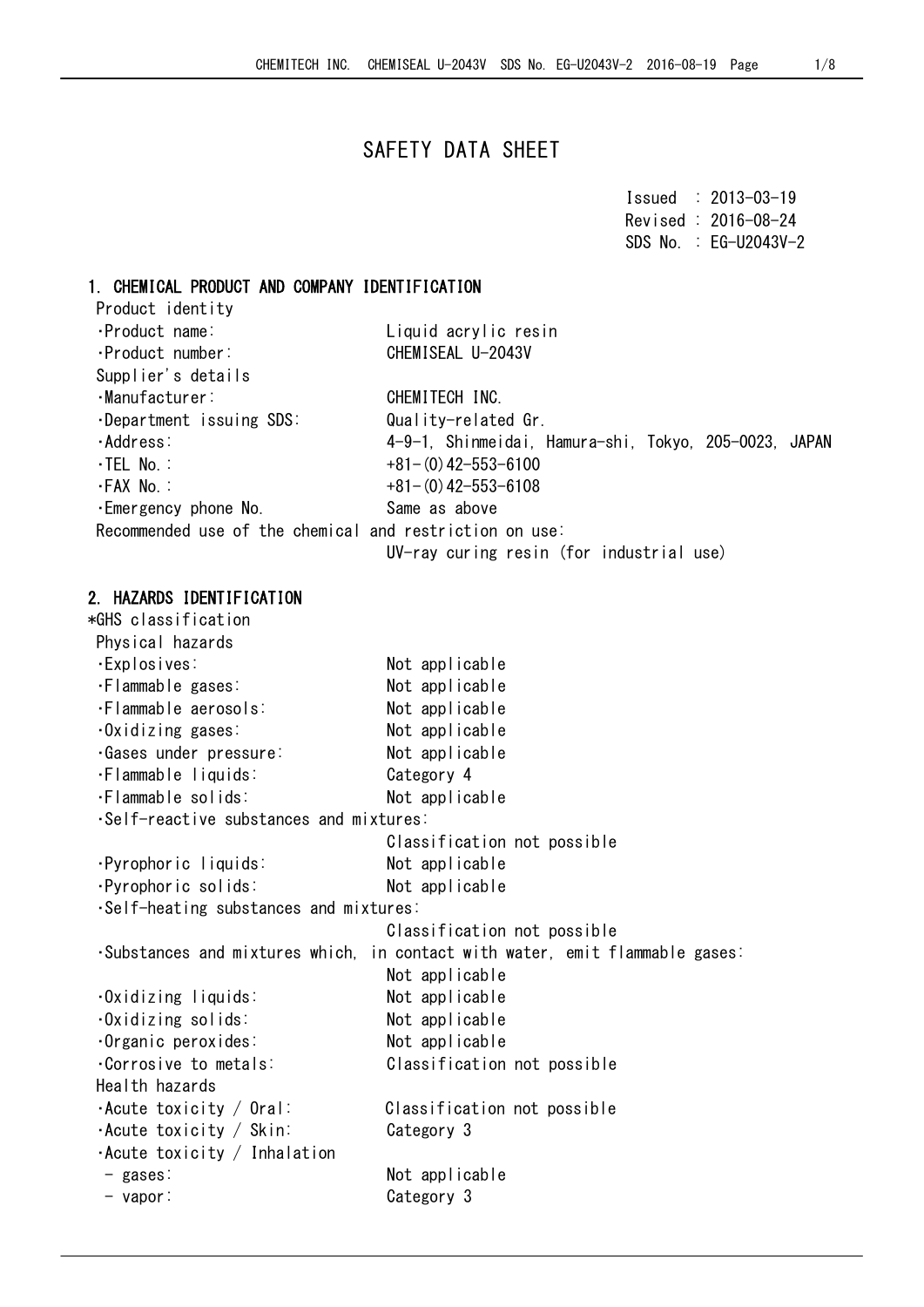| $-$ dust or mist:                            | Category 2                                                                     |
|----------------------------------------------|--------------------------------------------------------------------------------|
| $\cdot$ Skin corrosion / irritation:         | Category 2                                                                     |
| $\cdot$ Serious eye damage / eye irritation: |                                                                                |
|                                              | Category 1                                                                     |
| ·Respiratory sensitization:                  | Category 1                                                                     |
| ·Skin sensitization:                         | Category 1                                                                     |
| .Germ cell mutagenicity:                     | Category 2                                                                     |
| ·Carcinogenicity:                            | Category 1A                                                                    |
| · Toxic to reproduction:                     | Classification not possible                                                    |
| ·Specific target organ systemic toxicity     |                                                                                |
| - Single exposure:                           | Category 2 (respiratory system)                                                |
| - Repeated exposure:                         | Category 2 (respiratory tract, respiratory system,<br>kidney)                  |
| ·Aspiration hazard:                          | Classification not possible                                                    |
| Environmental hazards                        |                                                                                |
| .Hazardous to the aquatic environment        |                                                                                |
| $-$ Acute:                                   | Category 3                                                                     |
| $-$ Chronic:                                 | Classification not possible                                                    |
| Symbols:                                     |                                                                                |
|                                              |                                                                                |
|                                              |                                                                                |
|                                              |                                                                                |
| Signal words:                                | Danger                                                                         |
| Hazard statement:                            | · Combustible liquid                                                           |
|                                              | • Toxic in contact with skin (dermal)                                          |
|                                              | · Causes skin irritation                                                       |
|                                              | •May cause an allergic skin reaction                                           |
|                                              | · Causes serious eye damage                                                    |
|                                              | · Fatal if inhaled (vapor, dust, mist)                                         |
|                                              | · Toxic if inhaled(vapor, dust, mist)                                          |
|                                              | · May cause allergy or asthma symptoms or breathing<br>difficulties if inhaled |
|                                              | · Suspected of causing genetic defects                                         |
|                                              | • May cause cancer                                                             |
|                                              | • May cause damage to organs (respiratory system)                              |
|                                              | • May cause damage to organs (respiratory tract,                               |
|                                              | respiratory system, kidney) through prolonged or                               |
|                                              | repeated exposure                                                              |
|                                              | · Harmful to aquatic life                                                      |
| Precautionary statement                      |                                                                                |
| ·Prevention:                                 | $\cdot$ Wear protective gloves / protective cloth /                            |
|                                              | eye protection $/$ face protection.                                            |
|                                              | . Wear resptatory protection.                                                  |
|                                              | • Avoid release to the environment.                                            |
|                                              | . Do not eat, drink or smoke when using this product.                          |
|                                              | • Do not handle until all safety precautions have been                         |
|                                              | read and understood.                                                           |
|                                              | · Obtain technical data sheet before use.                                      |
|                                              | ·Wash (hands, face and body) carefully after handling.                         |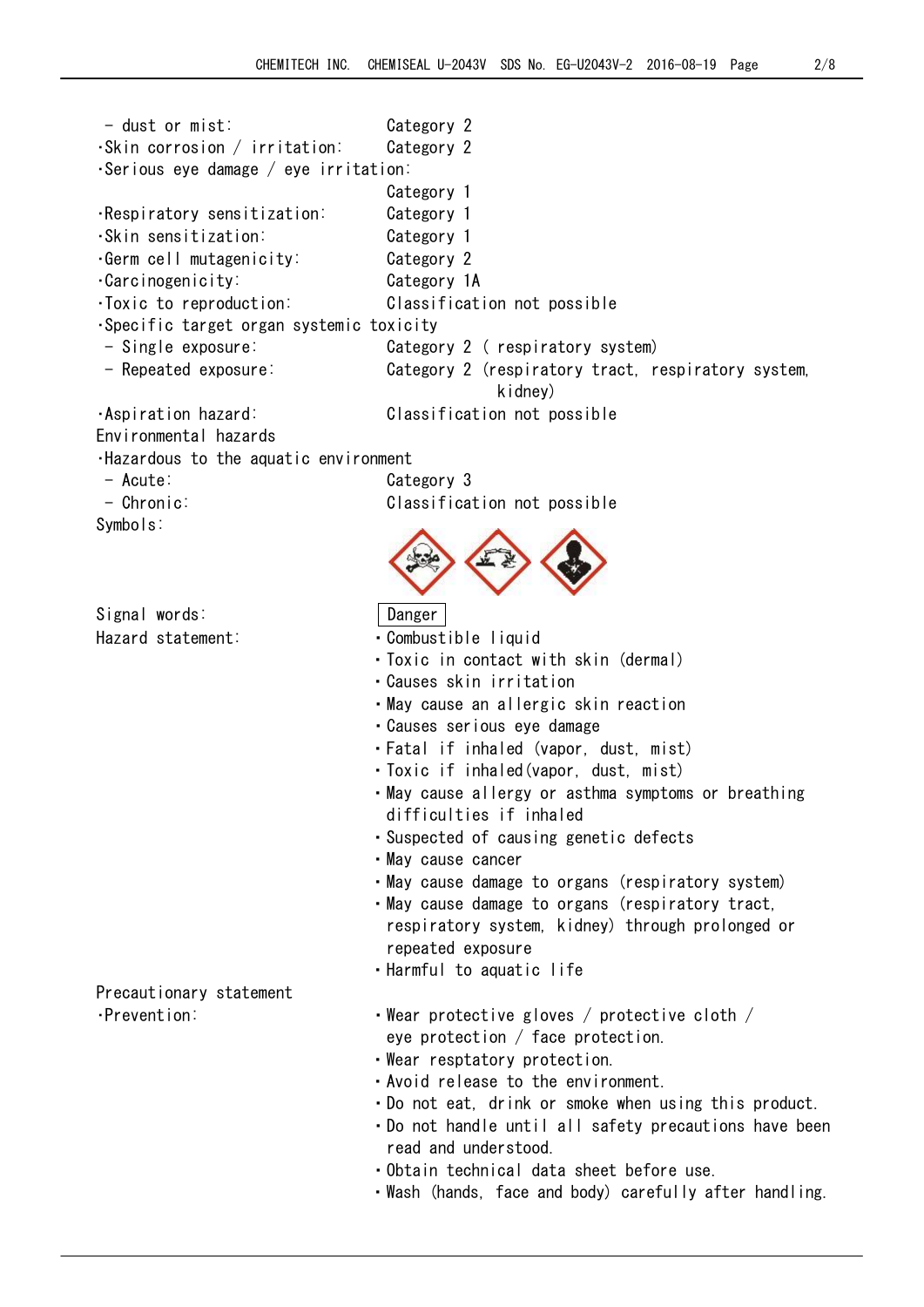|                   | . Use only outdoors or in a well-ventilated area.                                    |
|-------------------|--------------------------------------------------------------------------------------|
|                   | · Use personal protective equipment as required.                                     |
|                   | . Contaminated work clothing should not be allowed out                               |
|                   | of the workplace.                                                                    |
|                   | • Keep away from open flames / hot surfaces.                                         |
|                   | $\cdot$ Do not breathe dust / vapor / mist / spray.                                  |
|                   | • Avoid breathing dust / vapor / mist / spray.                                       |
| $\cdot$ Response: | $\cdot$ Call doctor / physician.                                                     |
|                   | [If inhaled] If breathing is difficult, remove victim to fresh                       |
|                   | air and keep at rest in a position comfortable for                                   |
|                   | breathing.                                                                           |
|                   | • Call a doctor / physician if experiencing                                          |
|                   | respiratory symptoms.                                                                |
|                   | [If exposed or if you feel unwell] $\cdot$ Call a POISON CENTER or doctor/physician. |
|                   | [If exposed or concerned] $\cdot$ Get medical advice / attention.                    |
|                   | • Call a doctor / physician if you feel unwell.                                      |
|                   | $\cdot$ Get medical advice / attention if you feel unwell.                           |
|                   |                                                                                      |
|                   | . Take off contaminated clothing and wash before reuse.                              |
|                   | [If on skin] Wash with soap and water.                                               |
|                   | $\cdot$ Get medical advice / attention if skin irritation                            |
|                   | or rash occurs.                                                                      |
|                   | · Take off immediately all contaminated clothing.                                    |
|                   | $\cdot$ Immediately call a doctor / physician.                                       |
|                   | [If in eyes] • Rinse continuously with water for several minutes.                    |
|                   | Remove contact lenses if present and easy to do $-$                                  |
|                   | continue rinsing.                                                                    |
| ·Storage:         | · Store in a well ventilated place. Keep container                                   |
|                   | tightly closed.                                                                      |
|                   | · Store locked up.                                                                   |
|                   | · Store in a well ventilated place. Keep cool.                                       |
| $\cdot$ Disposal: | • Dispose of contents / container to in accordance with                              |
|                   | $\alpha$ / regional / national / international regulation.                           |
|                   | Ask a qualified trader with approved qualification for                               |
|                   | trading.                                                                             |

# 3. COMPOSITION, INFORMATION ON INGREDIENTS

| Single or mixture:        | Mixture              |  |
|---------------------------|----------------------|--|
| Chemical name:            | Liquid acrylic resin |  |
| Synonym:                  |                      |  |
| Chemical characteristics: |                      |  |
| Components:               |                      |  |
|                           |                      |  |

| Components                   | Contents Wt. %                            | CAS No.          |
|------------------------------|-------------------------------------------|------------------|
| Acrylate monomer             | $-30.0$<br>20.0                           | Secret           |
| Urethane acrylate prepolymer | $-20.0$<br>10.0                           | Secret           |
| 2-Hydroxypropyl acrylate     | 50<br>10<br>$\overline{\phantom{0}}$      | $25584 - 83 - 2$ |
| Photo-initiating agent       | 50<br>1 <sub>0</sub><br>$\overline{a}$    | Secret           |
| Additive                     | 5.0<br>$1\,0$<br>$\overline{\phantom{a}}$ | Secret           |
| Silica                       | 60.0<br>50.0<br>$\overline{\phantom{m}}$  | Secret           |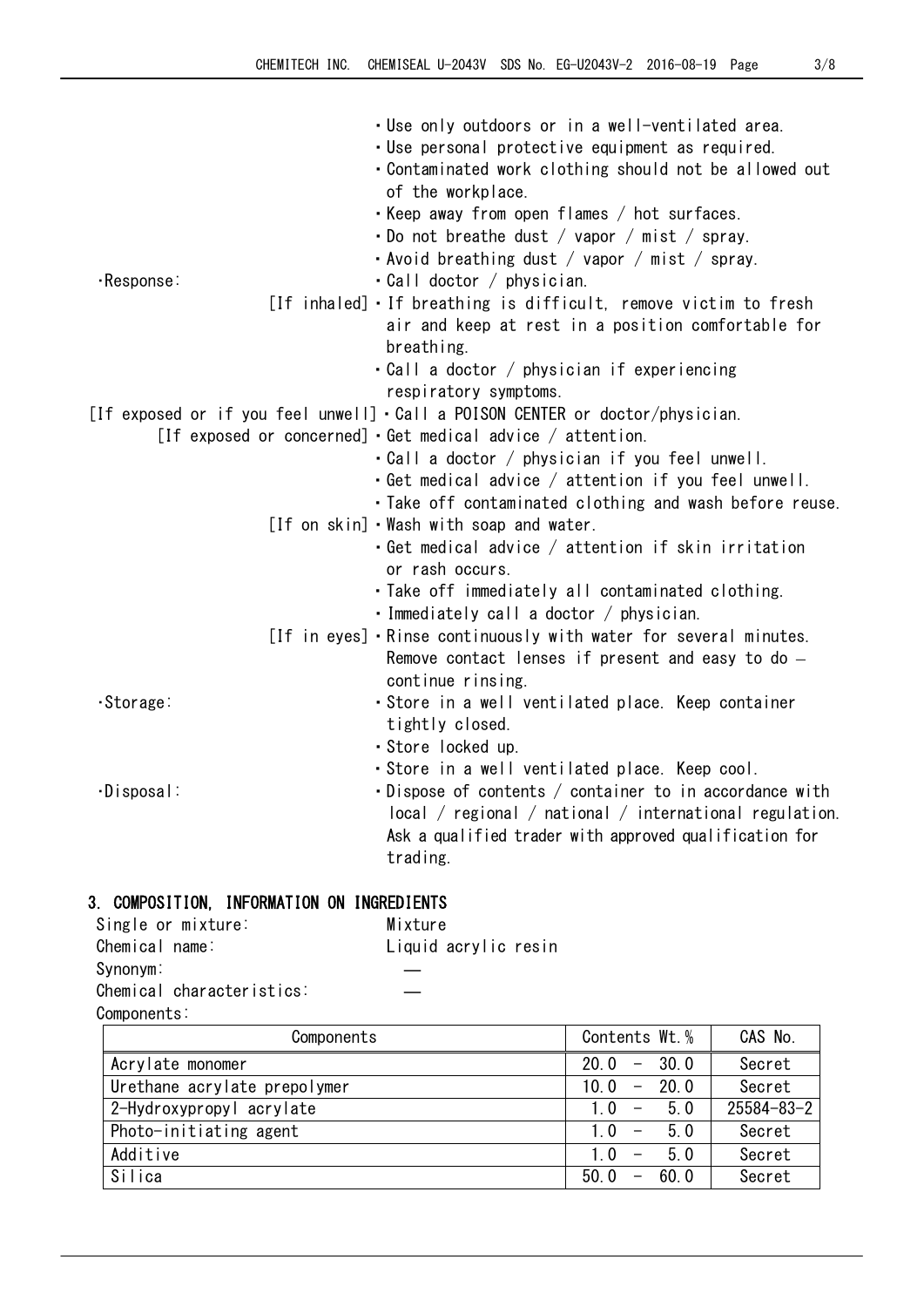| Amount                                                 |                                           | 100.0                                                  |  |
|--------------------------------------------------------|-------------------------------------------|--------------------------------------------------------|--|
| Hazardous ingredients:                                 | Silica                                    |                                                        |  |
| Hazardous impurities:                                  |                                           |                                                        |  |
|                                                        |                                           |                                                        |  |
| 4. FIRST AID MEASURES                                  |                                           |                                                        |  |
| Inhalation:                                            | if not recovered.                         | If inhaled, remove to fresh air. Consult a physician   |  |
| Touched skin:                                          |                                           | Wipe off the adhered materials and flush the skin with |  |
|                                                        |                                           | water and soap. Consult a physician if inflammation    |  |
|                                                        | or itching symptoms shown.                |                                                        |  |
| Splashed in eyes:                                      |                                           | Flush eyes immediately with plenty of water for more   |  |
|                                                        | than 15 minutes and consult a physician.  |                                                        |  |
| Ingestion:                                             |                                           | Do not induce vomiting. Give plenty of water to drink  |  |
|                                                        |                                           | and consult a physician as soon as possible.           |  |
| The symptoms and effects should be summarized briefly: |                                           |                                                        |  |
| Protection for first-aiders:                           |                                           |                                                        |  |
| Note to physicians:                                    |                                           |                                                        |  |
|                                                        |                                           |                                                        |  |
| 5. FIRE FIGHTING MEASURES                              |                                           |                                                        |  |
| Extinguishing media:                                   |                                           | Air foam, carbon dioxide, dry sand, powder             |  |
| Unsuitable extinguishing media:                        |                                           |                                                        |  |
| Hazardous gases produced in fire:                      | Organic gases, carbon monoxide            |                                                        |  |
| Fire fighting instructions:                            |                                           | Use appropriate extinguishing media and put out from   |  |
|                                                        |                                           | upwind of the fire. Guard against intruders.           |  |
| Protection for fire fighters:                          |                                           | Wear appropriate protective equipment. Make fire       |  |
|                                                        |                                           | fighting activities from upwind of the fire.           |  |
| 6. ACCIDENTAL RELEASE MEASURES                         |                                           |                                                        |  |
| Safeguard(personnel):                                  |                                           | Put on impermeable protective gloves, and avoid        |  |
|                                                        |                                           | contact and inhalation. Ventilate the room and make    |  |
|                                                        | activities from upwind of the spill.      |                                                        |  |
| Precautions for environment:                           |                                           | Prevent materials from entering waterways and sewers.  |  |
| Removal                                                |                                           |                                                        |  |
| ·Recovery:                                             |                                           | . If the spill is small, wipe it off with paper.       |  |
|                                                        |                                           | . If the spill is large, dike spill and recover it.    |  |
| $\cdot$ Neutralization:                                |                                           |                                                        |  |
| $\cdot$ Disposal:                                      | Observe instructions in Article 13.       |                                                        |  |
| Prevention of secondary damage:                        |                                           | Remove all source of ignition, stop leakage as soon    |  |
|                                                        | as possible.                              |                                                        |  |
| 7. HANDLING AND STORAGE                                |                                           |                                                        |  |
| Hand ling                                              |                                           |                                                        |  |
| ·Technical measures                                    |                                           |                                                        |  |
| - Prevention of exposure:                              | . Use protective means to avoid contact.  |                                                        |  |
|                                                        | · Ventilate workroom to avoid inhalation. |                                                        |  |

・Wash hand and face carefully after handling.

- Prevention of fire and explosion:

Keep the material away from all sources of ignition

 $\overline{\phantom{a}}$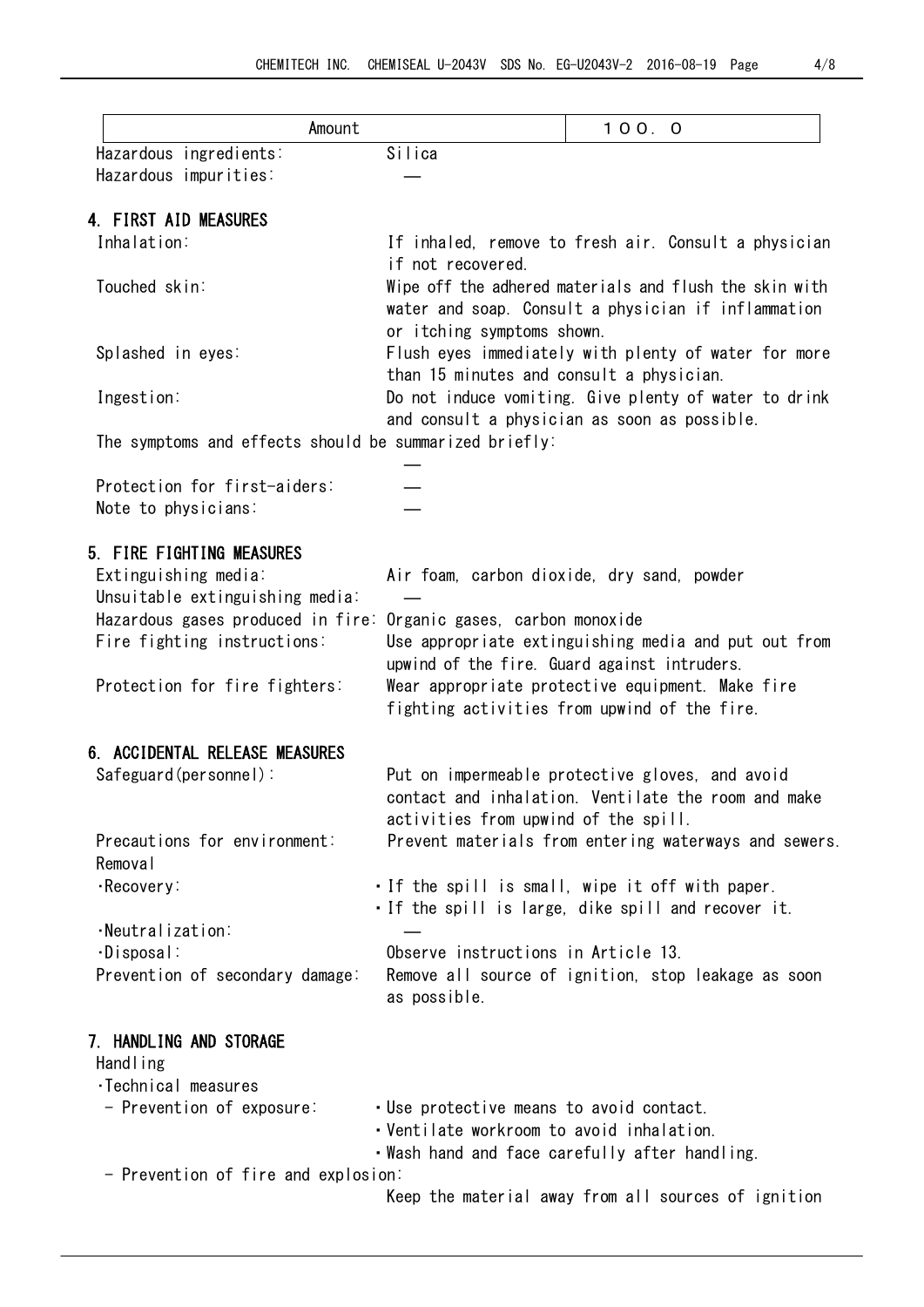|                                           | and items whose temperature is higher than $40^{\circ}$ C.                                         |
|-------------------------------------------|----------------------------------------------------------------------------------------------------|
| $\cdot$ Precautions:                      |                                                                                                    |
| ·Precautions for safe handling:           | It is necessary to take countermeasures following<br>the guidance of the Labor Standard Bureau(2). |
| Storage                                   |                                                                                                    |
| Suitable storage conditions               |                                                                                                    |
| - Suitable storage conditions:            | Keep the container in a cold and dark place, and                                                   |
|                                           | keep off fire or heat sources.                                                                     |
|                                           | - Unsuitable storage conditions: UV rays, direct sun light, heat up                                |
| ·Materials to avoid contact:              | Acid, base, oxidizing agent                                                                        |
| ·Containers:                              | Keep the material in the supplied container.                                                       |
|                                           | (Do not transfer to other containers)                                                              |
|                                           |                                                                                                    |
| 8. EXPOSURE CONTROLS, PERSONAL PROTECTION |                                                                                                    |
| Facilities:                               | Ventilate the workroom and install exhaust fans on                                                 |
|                                           | the UV irradiating or heating equipment.                                                           |
| Control concentration:                    | 0. $43mg/m^3$<br>: Silica (Mineral dust)                                                           |
| Permissible concentration                 |                                                                                                    |
| $\cdot$ ACGIH-TLV (2003):                 | 0. $1mg/m^3$ (TWA)<br>: Silica (as total dust)                                                     |
|                                           | (TWA)<br>$0.5$ ppm<br>: 2-Hydroxypropyl acrylate                                                   |
| Protective means                          |                                                                                                    |
| .For respiratory system:                  | Wear respirator for organic gases as required.                                                     |
| $\cdot$ For hands:                        | Wear protective gloves (disposable type) made of<br>impermeable materials.                         |
|                                           | * Do not use gloves made of permeable materials such<br>as cotton.                                 |
| ·For eyes:                                | Wear goggles suitable for chemical products.                                                       |
| ·For skin and body:                       | Apron (impermeable material) and long-sleeved work                                                 |
|                                           | clothes.                                                                                           |
| ·Appropriate sanitary measures:           |                                                                                                    |
|                                           |                                                                                                    |

# 9. PHYSICAL AND CHEMICAL PROPERTIES

| Physical properties          |                                                                                            |
|------------------------------|--------------------------------------------------------------------------------------------|
| $\cdot$ Appearance:          | Thixotropic liquid                                                                         |
| $·$ Color:                   | Yellow                                                                                     |
| $\cdot$ Odor:                | Acrylic odor                                                                               |
| PH:                          | No data                                                                                    |
|                              | Specific temperature (temperature range) at which physical properties have a discontinuity |
| $\cdot$ Boiling point:       | No data                                                                                    |
| ·Boiling range:              | No data                                                                                    |
| $\cdot$ Melting point:       | No data                                                                                    |
| $\cdot$ Decomposition point: | No data                                                                                    |
| Flash point:                 | $\geq 80^{\circ}$ C                                                                        |
| Ignition point:              | No data                                                                                    |
| Explosion characteristic:    | No data                                                                                    |
| Vapor pressure:              | No data                                                                                    |
| Vapor density:               | No data                                                                                    |
| Specific gravity:            | No data                                                                                    |
| Solubility                   |                                                                                            |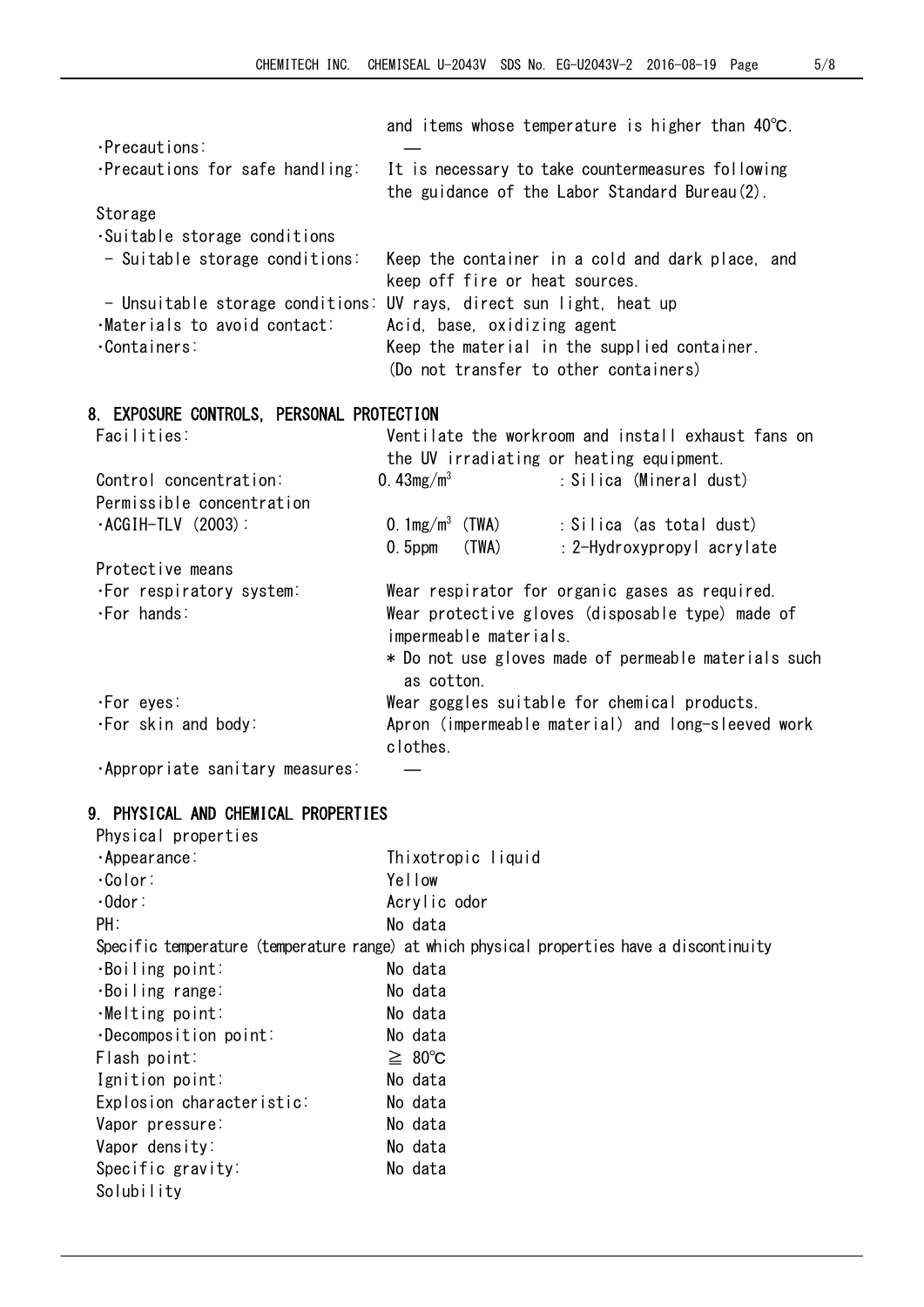| $\cdot$ For solvent:                            | Insoluble (water) |  |
|-------------------------------------------------|-------------------|--|
| $\cdot$ Octanol/water distribution coefficient: |                   |  |
|                                                 | No data           |  |

## 10. STABILITY AND REACTIVITY

| Stability:                                                   | · Stable in sealed container.                      |
|--------------------------------------------------------------|----------------------------------------------------|
|                                                              | Stored in cool and dark place.                     |
| Hazardous reaction under special conditions:                 |                                                    |
|                                                              | Polymerization and heat generation                 |
| Conditions not to be exposed:                                | Visible ray, UV rays, direct sun light, heat up,   |
|                                                              | fire, contact with metals                          |
| Materials contact to be avoided: Acid, base, oxidizing agent |                                                    |
| Hazardous gases produced by decomposition:                   |                                                    |
|                                                              | Organic gases, carbon monoxide, Carbon dioxide etc |

# 11. TOXICOLOGICAL INFORMATION

| Acute toxicity:                       | (oral)<br>· rat                | LD50                                                 |
|---------------------------------------|--------------------------------|------------------------------------------------------|
|                                       | $> 2$ , 000mg/kg               | : Photo-initiating agent                             |
|                                       | 380mg/kg<br>$\geq$             | : Additive                                           |
|                                       | $\mathbf{L}$<br>$250$ mg/ $kg$ | : Acrylate monomer                                   |
|                                       |                                | 2-Hydroxypropyl acrylate                             |
|                                       | (dermal)<br>· rat              | LD <sub>50</sub>                                     |
|                                       | 900mg/kg<br>$\geq$             | : Acrylate monomer                                   |
|                                       | (dermal) LD50<br>· rabbit      |                                                      |
|                                       | $160$ mg/kg<br>$\geq$          | : 2-Hydroxypropyl acrylate                           |
|                                       | (inhalation) LC50<br>· rat     |                                                      |
|                                       | $\rm{>}$                       | $3.7mg/L$ : Additive                                 |
|                                       | $\geq$                         | $0.65mg/L$ : Acrylate monomer                        |
| Local effect:                         |                                | Flammables may occur in direct touch for a long time |
|                                       | or in repeated use.            |                                                      |
| Irritation                            |                                |                                                      |
| $\cdot$ Skin Corrosion / irritation:  | · rabbit                       |                                                      |
|                                       | Severe                         | : Acrylate monomer                                   |
|                                       |                                | 2-Hydroxypropyl acrylate                             |
|                                       |                                | Additive                                             |
|                                       | Negative                       | : Photo-initiating agent                             |
| $\cdot$ Eye Damage / irritation:      | · rabbit                       |                                                      |
|                                       | Ext. severe                    | : 2-Hydroxypropyl acrylate                           |
|                                       | Severe                         | : Additive                                           |
|                                       | Positive                       | : Acrylate monomer                                   |
|                                       | Negative                       | : Photo-initiating agent                             |
| Sensitizing:                          | · Cavia porcellus(skin)        |                                                      |
|                                       | Positive                       | : Photo-initiating agent                             |
| Germ Cell Mutagenicity (Mutagenicity) |                                |                                                      |
| chromosomal aberration test           | Positive                       | : Additive                                           |
| Microbial mutagenicity test           | Positive                       | : Additive                                           |
| Carcinogenicity:                      |                                |                                                      |
| <b>IARC</b>                           | Group 1                        | :Silica                                              |
| Reproductive TOX:                     | No data                        |                                                      |
|                                       |                                |                                                      |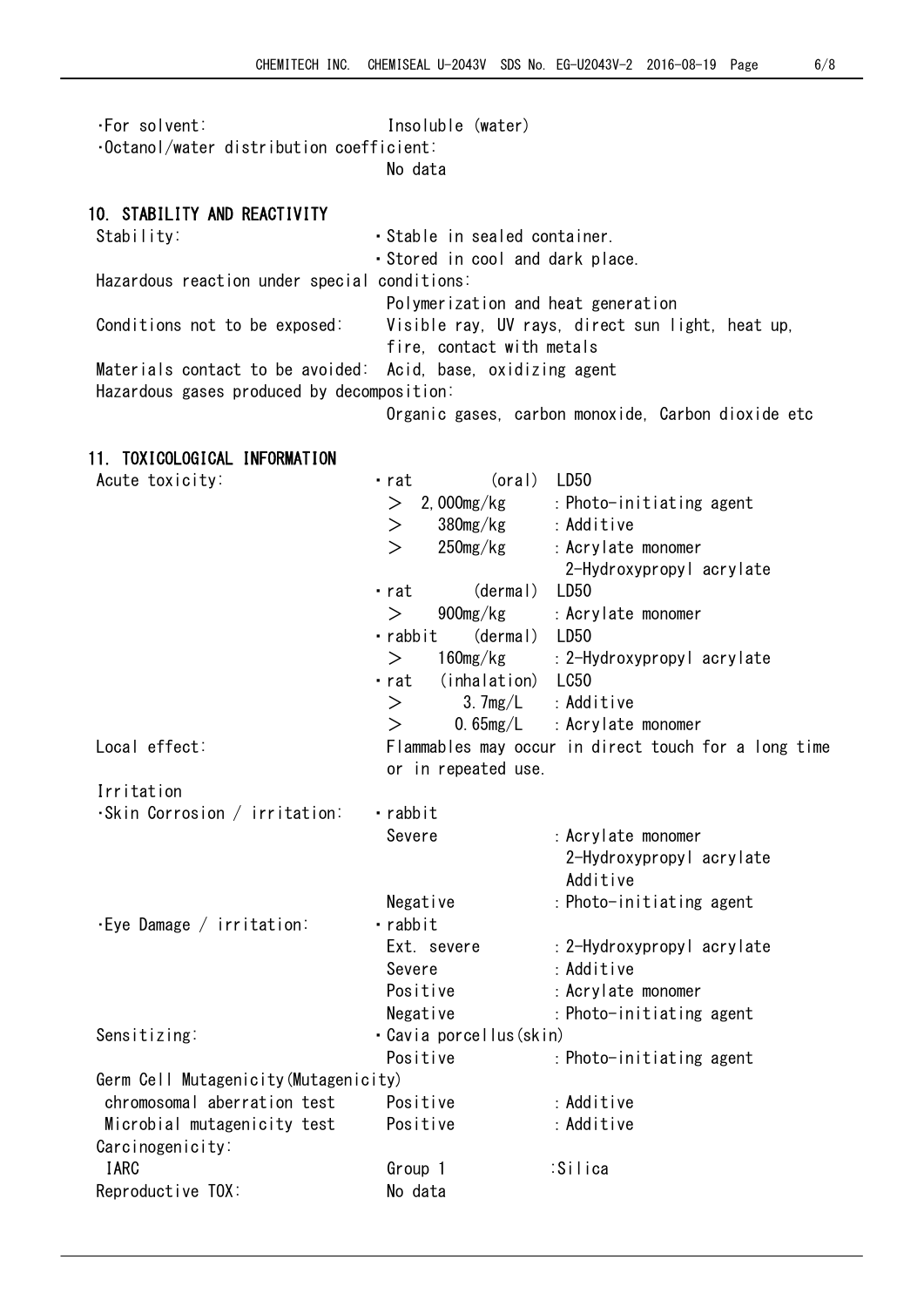| Target Organ Systemic Toxicity:<br>(Single exposure)         | respiratory system :Silica | 2-Hydroxypropyl acrylate                                |
|--------------------------------------------------------------|----------------------------|---------------------------------------------------------|
| Target Organ Systemic Toxicity:<br>(Repeated exposure)       | respiratory system, kidney | respiratory tract : 2-Hydroxypropyl acrylate<br>:Silica |
| Aspiration Hazard                                            | No data                    |                                                         |
| 12. ECOLOGICAL INFORMATION<br>Ecotoxicity<br>$\cdot$ Others: | • Daphnia magna            | EC50 / 48h                                              |
|                                                              | $>105$ mg/L                | : Photo-initiating agent                                |

13.DISPOSAL CONSIDERATIONS

Ask a qualified trader with approved qualification for trading the waste to disuse it.

#### 14. TRANSPORTATION INFORMATION

| International regulations   |             |
|-----------------------------|-------------|
| ·UN No ∶                    | <b>None</b> |
| ·Proper Shipping name:      | <b>None</b> |
| ·Hazard Class:              | <b>None</b> |
| ·Packing Grroup:            | <b>None</b> |
| ·Marine Pollutant Material: | <b>None</b> |
| Other regulations:          | <b>None</b> |
|                             |             |

Persistency/Bio-degradability No data Accumulation in organism: No data Mobility: No data Harmful effect on the ozone layer No data

Safety precautions for transportation:

 Be sure containers have no leakage. Pile the containers in an orderly manner so that no collapse and damage happens during transportation.

Others: 0bserve all instructions in Article 7 for transportation. Materials not to be transported together:

non-state of the contract of the Mone

#### 15. REGURATORY INFORMATION

Please refer to national regulations that may be relevant.

#### 16. OTHER INFORMATION

・This information is furnished without warranty. The figures shown in this document, such as content of each component and physical properties, are not guaranteed value.

・No information about harmfulness of the product exists at present.

This SAFETY DATA SHEET is prepared for the safe handling of the product, based on the currently available information, including those from raw Material manufacturers. So, it might not be sufficient for safety use. Please pay attention in handling. ・Only ordinary uses are considered to prepare the precautions in this document. If nonordinary use is planned, user should take additional safety measures appropriate to